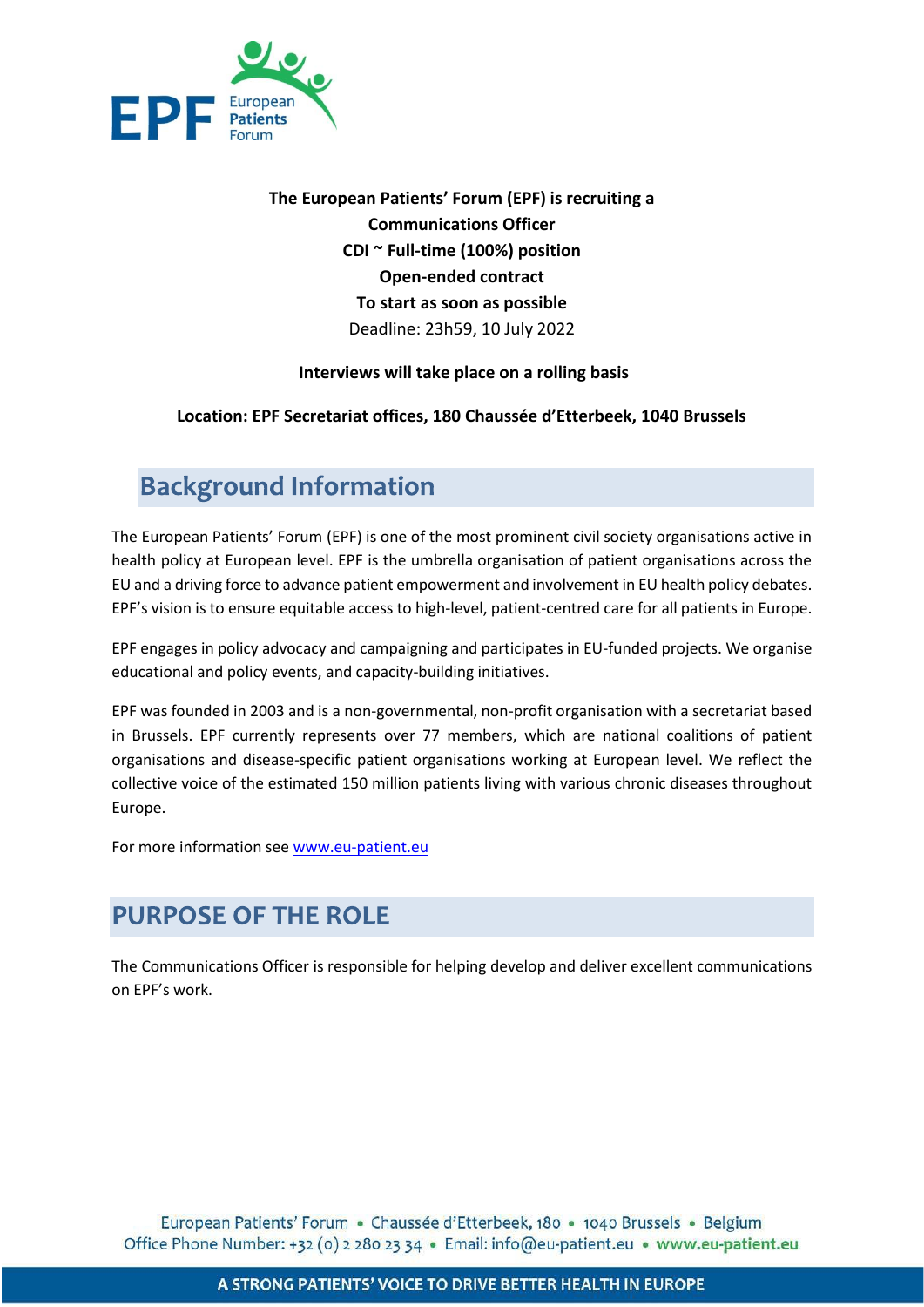

## **KEY TASKS**

- You manage digital communications channels on a daily basis, developing and designing relevant and interesting content
- You create designs for social media campaigns and design templates for other communication channels
- You manage EPF's weekly internal and external newsletters in a consistent and timely manner
- You monitor information relevant to EPF's priorities and network, and ensure its rapid dissemination
- You produce and support content preparation for various EPF communications channels/purposes (such as the Annual Report)
- You help with developing and implementing an effective strategy to enhance EPF's impact online, e.g. through web analytics reporting
- You make sure that EPF's databases and mailing lists are maintained and up to date
- You understand partnerships that directly and indirectly affect the organisation
- You may also be expected to undertake other duties to meet the needs of the department and the organisation (including preparation of EPF's events)

## **KNOWLEDGE, SKILLS AND EXPERIENCE**

### *Essential*

- Relevant experience in communication and information management;
- Fluent spoken and written English, with another EU language;
- Excellent writing and proof-reading skills and feel comfortable translating technical concepts into lay person's terms;
- Creative, attentive to detail, quality drive, have a sense of initiative and flourish in a very dynamic environment;
- You have basic knowledge of the functioning of EU institutions and interest in issues surrounding healthcare and patients;
- Planning and organisation skills, ability to work autonomously withing a small team and to operate at a fast pace;
- Proven commitment to high professional ethical standards and diversity and learning in the workplace;
- Excellent computer skills and proficient in MS Office and Adobe Suites hold no secrets for you;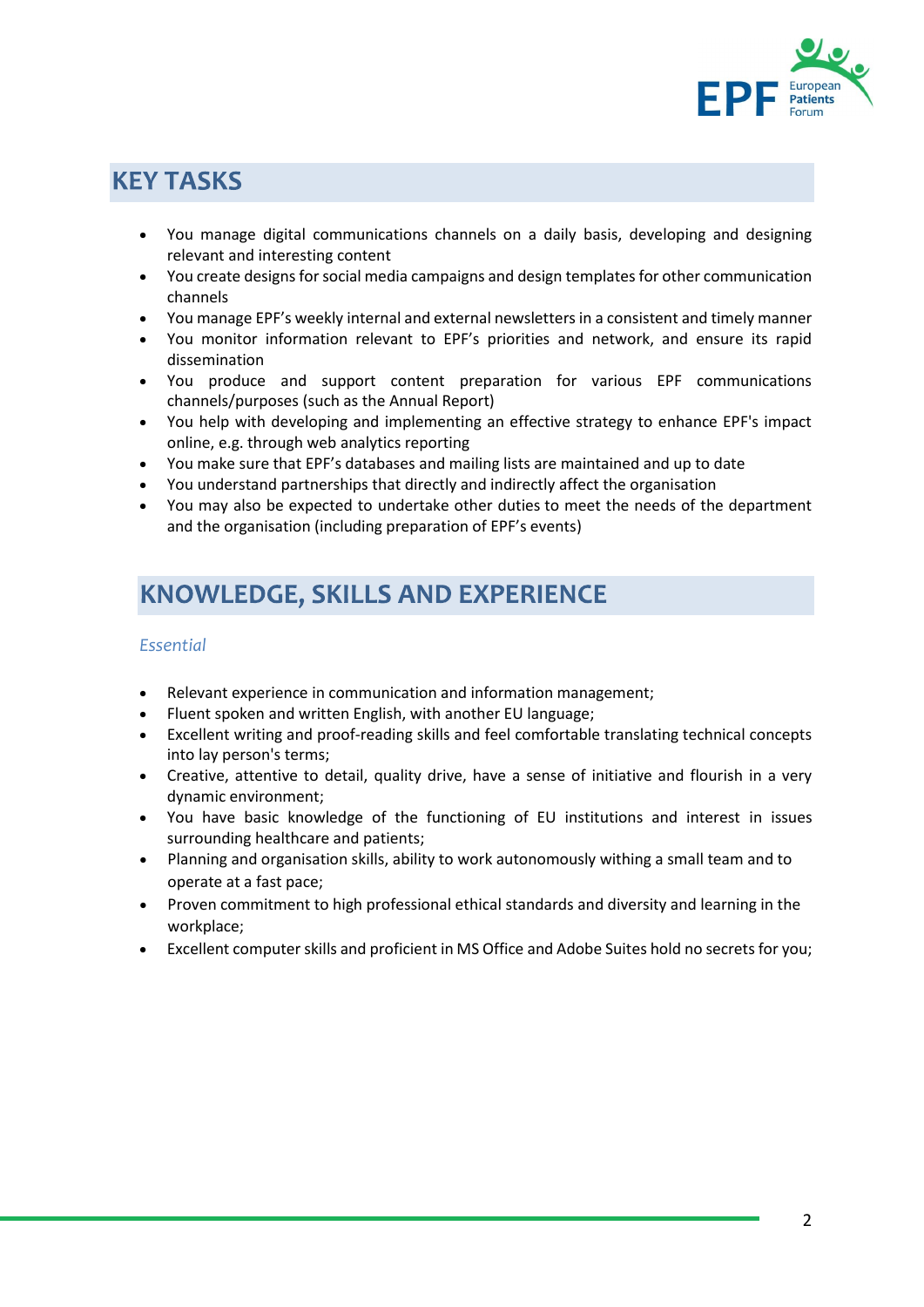

# PERSONAL QUALITIES AND ATTRIBUTES

- Demonstrable commitment to the vision and the mission of the European Patients' Forum;
- You are passionate about communication, master the latest tools and are curious about new developments that could support your work
- You uphold EPF's mission and values and are proud to share them
- Solution-oriented with a positive, can-do attitude and a collaborative approach to the team and our constituency;
- Excellent verbal and written communication skills;
- Excellent interpersonal skills and a collaborative team spirit
- You know how to work independently and as well as part of a team

## **DIMENSIONS AND KEY INTERFACES**

Team size: 23 Direct Report: 1 (Communications Manager)

### **Key Interfaces (internal)**

- Executive Director
- All team members

### **Key Interfaces (external)**

- EPF President and Officers
- EPF Board
- EPF Member organisations

### **WE OFFER**

- A full-time position with an open-ended contract (CDI); in a mission driven organisation working to amplify the voice and enhance the perspective of patients in Europe
- A friendly, dynamic, and multi-cultural team and international working environment
- A competitive compensation package including the according to the candidate's experience, including the following benefits:
	- Lunch vouchers (8 euros/day)
	- Annual bonus
	- Health care (hospitalisation and ambulatory care and pension insurance).
	- Working from home allowance
	- Work from Home Abroad policy
	- Additional holiday
	- Transportation offered in line with our internal policy